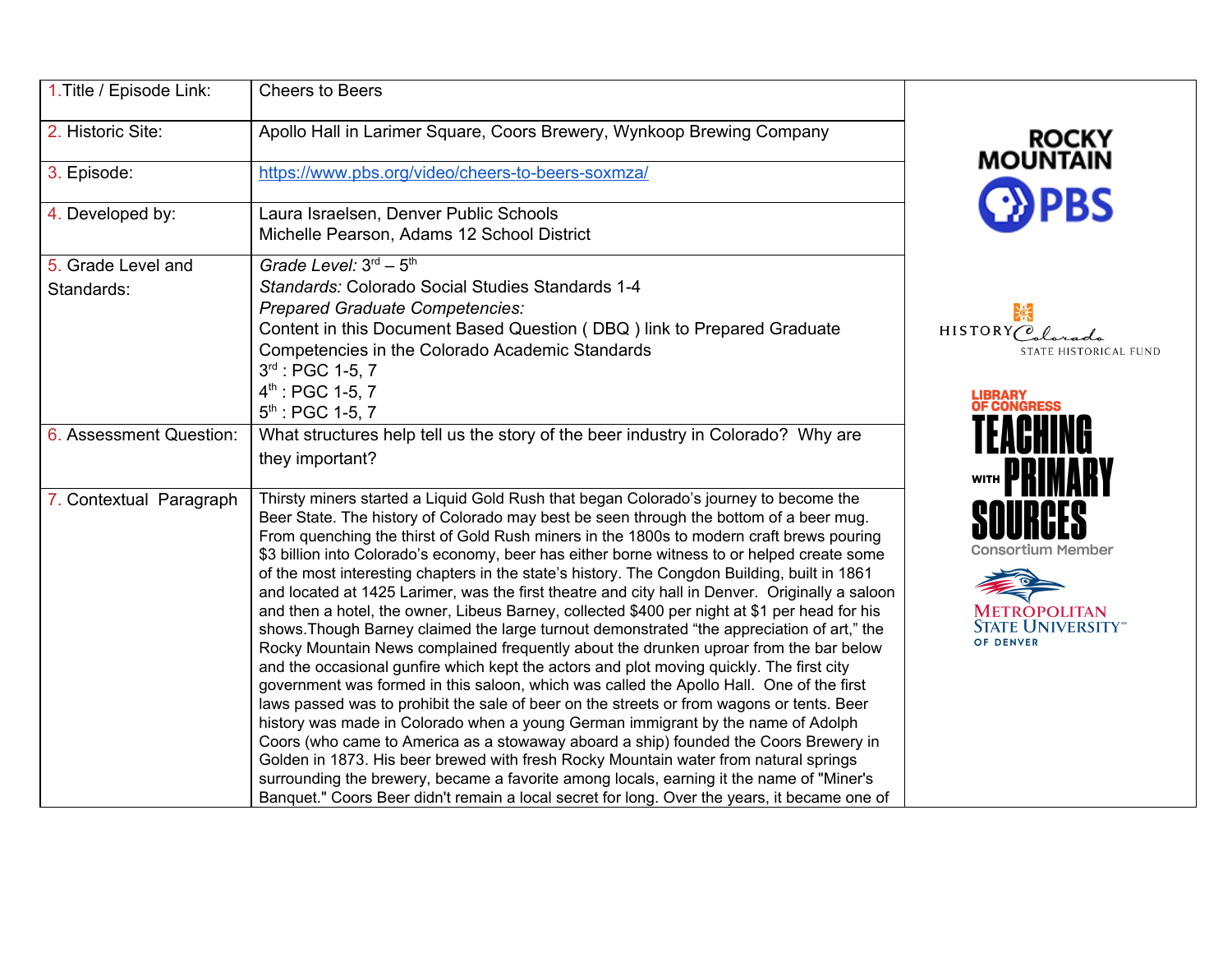|                                           | the largest manufacturers of beer in the U.S. Coors still uses the same 44 natural springs<br>that surround the company property to brew its beverages. Colorado is famous for starting<br>home brewing and craft beers. John Hickenlooper, Jerry Williams, Mark Schiffler and<br>Russell Schehrer opened the first craft Brewery in Denver on Skid Row in the century-old<br>J.S. Brown Mercantile/Wynkoop Brewing Company building. The five-story brick building<br>was designed in 1899 for John Sidney Brown's wholesale grocery business and is a good<br>example of 19th century commercial architecture. It's known as the brewery that brewed a<br>neighborhood because the Wynkoop family helped start the revitalization of Lower<br>Downtown Denver (LoDo).                                                                                                                                 |  |
|-------------------------------------------|---------------------------------------------------------------------------------------------------------------------------------------------------------------------------------------------------------------------------------------------------------------------------------------------------------------------------------------------------------------------------------------------------------------------------------------------------------------------------------------------------------------------------------------------------------------------------------------------------------------------------------------------------------------------------------------------------------------------------------------------------------------------------------------------------------------------------------------------------------------------------------------------------------|--|
| 8. Connection to Historic<br>Preservation | Several well-known landmarks and buildings had their start in the beer trade or were<br>repurposed for brewing beer and are still important to the economic well-being of<br>the state today. These historic buildings house restaurants, factories, and<br>businesses today, and continue to be utilized for a variety of purposes. An excellent<br>example of a partnership between the History Colorado State Historical Fund and a<br>historic brewery is the Tivoli project at the Auraria Campus. Landmarked in 2009,<br>the restoration of the Tivoli complex had a variety of state and community partners.<br>Today, the brewery is an integral part of campus life, repurposed as a student<br>center, offices, meeting spaces, and classrooms. In 2012, the Tivoli Brewery<br>Company reopened on a smaller scale, and the traditions, recipes, and brewing<br>have returned to the complex. |  |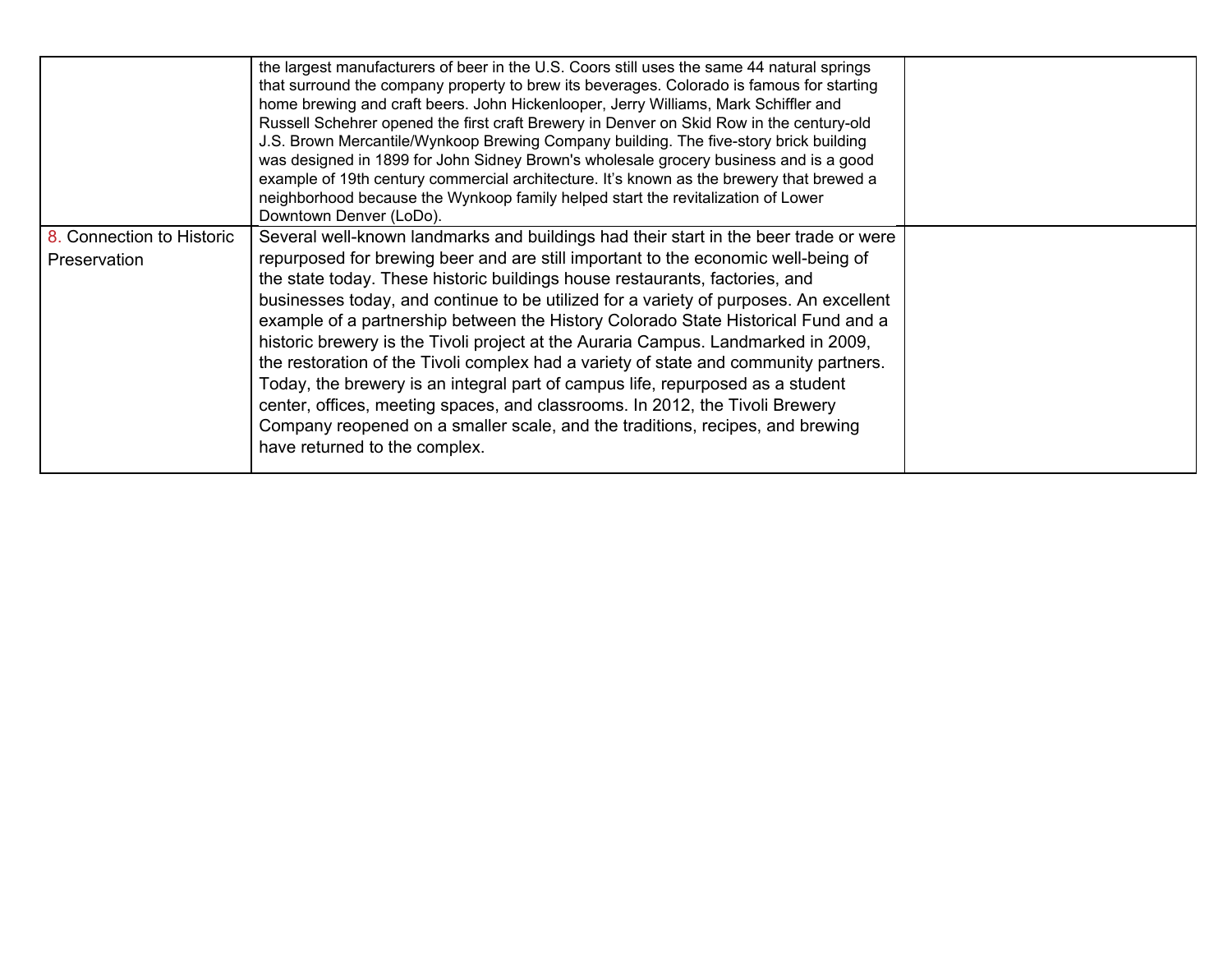## **Document Based Question (DBQ)**

| <b>Document Set</b>                             |                                                                                                                                                   |  |
|-------------------------------------------------|---------------------------------------------------------------------------------------------------------------------------------------------------|--|
| Adolph Coors Golden Brewery                     |                                                                                                                                                   |  |
|                                                 | What do you notice about the architecture and design of the Coors Brewery?<br>1.                                                                  |  |
|                                                 | Coors uses 44 natural springs on their property to brew their beer. What effect, if any, does this<br>2.<br>have on the local ecosystems or city? |  |
|                                                 | Why did the brewery need a smokestack? What were they using it for?<br>3.                                                                         |  |
|                                                 | What do you notice about the location of the brewery in this picture?<br>4.                                                                       |  |
| <b>Denver Public Library Digital Collection</b> | If someone built this today, what would be different? What would be the same?<br>5.                                                               |  |

| Larimer Square, Denver                                                                     | <b>GUIDING QUESTIONS:</b>                                                                                                                                                                               |
|--------------------------------------------------------------------------------------------|---------------------------------------------------------------------------------------------------------------------------------------------------------------------------------------------------------|
| <b>IMER SQUARE</b>                                                                         | 1. After looking at the pictures linked to the Larimer Square picture, how has Larimer Square<br>changed over time?                                                                                     |
|                                                                                            | 2. The first city government was formed in a saloon located in Larimer Square. Why would citizens<br>have used this building?                                                                           |
|                                                                                            | What are some of the architectural elements that make Larimer street special? Why were the<br>3.<br>buildings constructed this way?                                                                     |
| <b>Denver Public Library Digital Collections</b><br>Click on the link to see a timeline of | Many of these buildings were constructed during the gold and silver rushes in Colorado. Why is<br>4.<br>beer called the liquid gold rush? How were the locations of these buildings instrumental in the |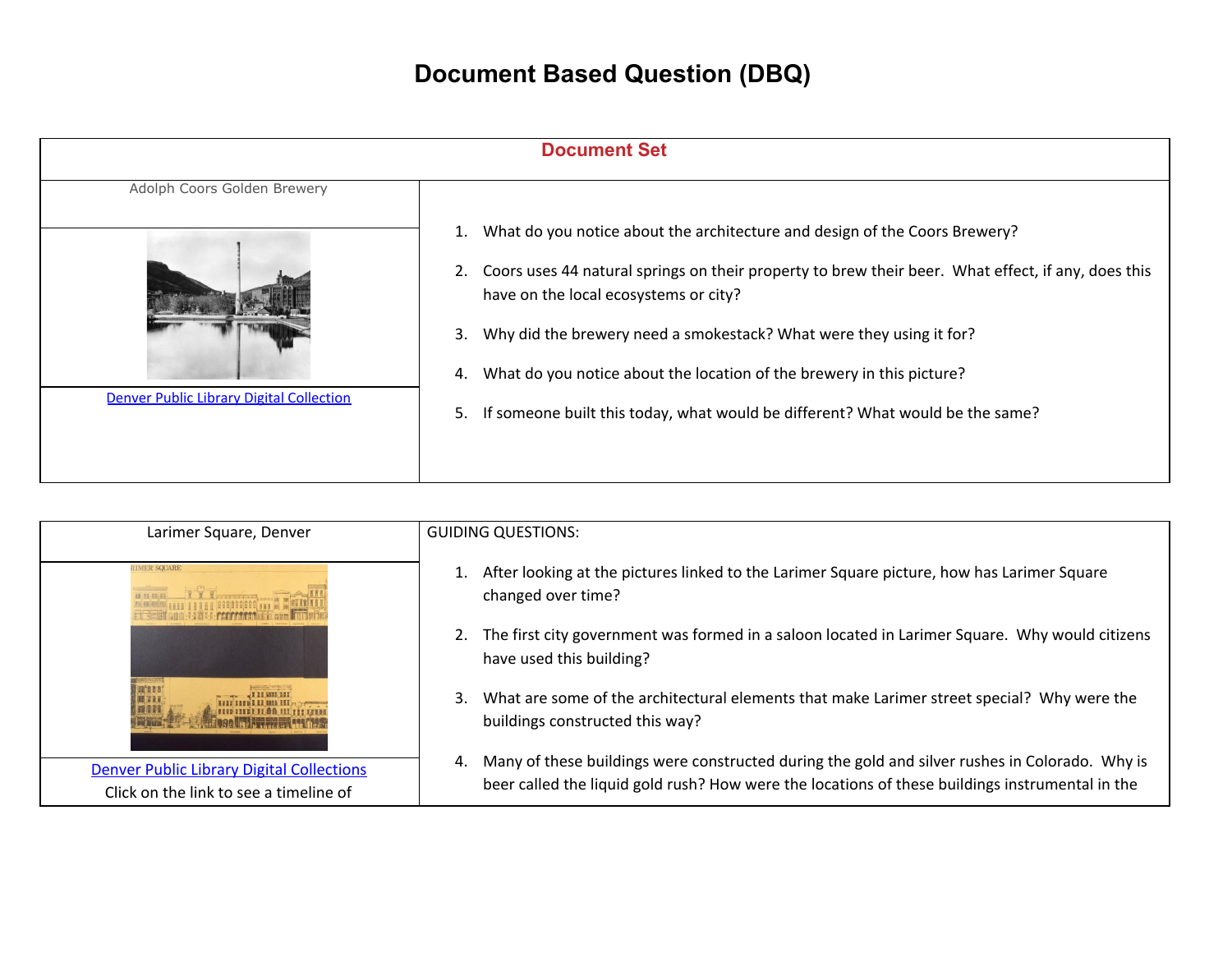| J.S. Brown Mercantile/Wynkoop Brewing            | <b>GUIDING QUESTIONS:</b>                                                                                                                     |
|--------------------------------------------------|-----------------------------------------------------------------------------------------------------------------------------------------------|
|                                                  | What do you notice about this building that would make it ideal for a company like a grocery or<br>1.<br>beer business?                       |
|                                                  | What do you notice about the architecture?<br>2.                                                                                              |
|                                                  | Do you think it is a good idea for a business to move into a historic building and repurpose it?<br>3.<br>How does this help or hurt a place? |
|                                                  | What else do you notice about this picture? When do you think it was taken?<br>4.                                                             |
| <b>Denver Public Library Digital Collections</b> |                                                                                                                                               |